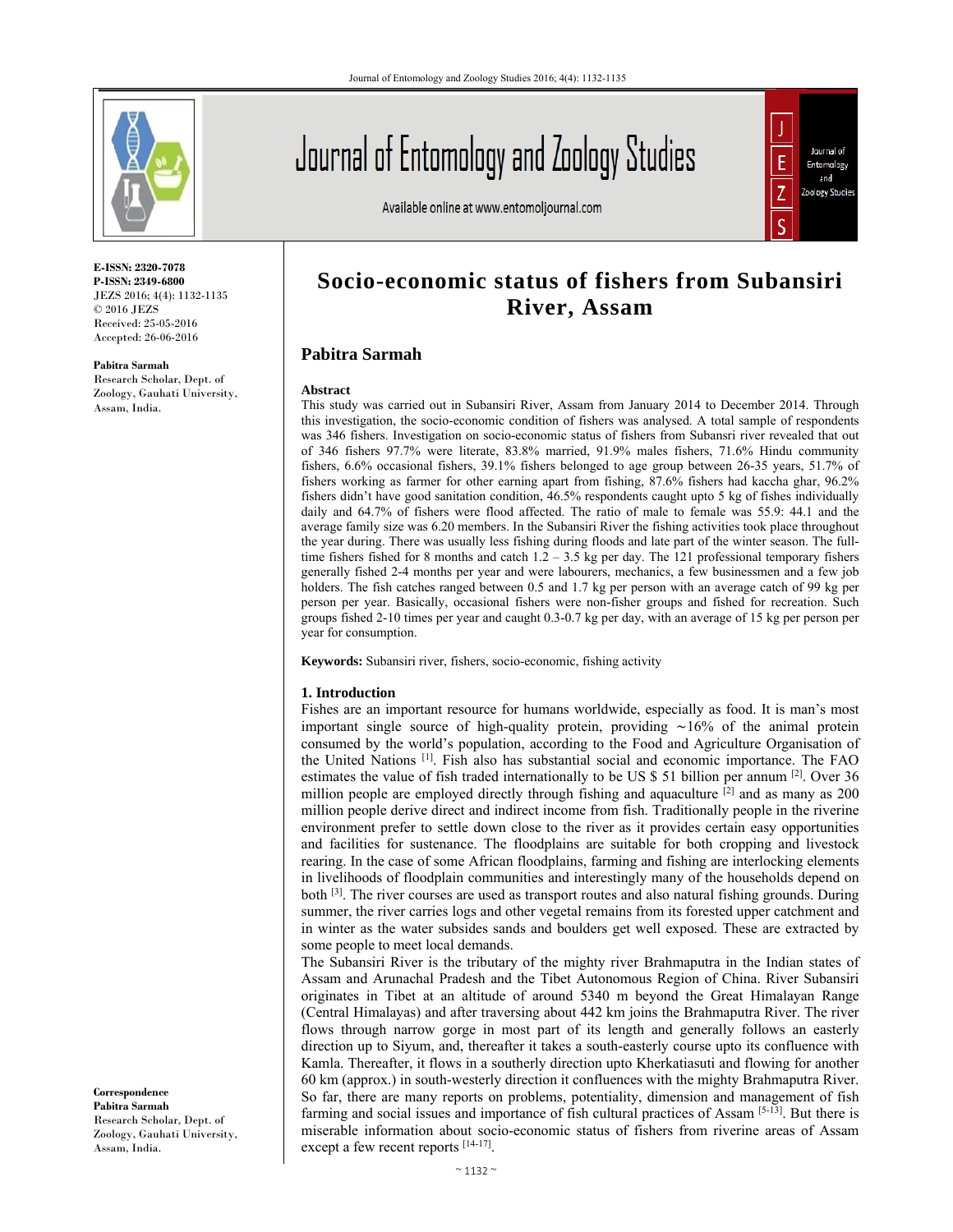Journal of Entomology and Zoology Studies

Resources of Subansiri River plays important role in socioeconomic status of fishers of Lakhimpur district of Assam. But there is no information on socio-economic status of fishers from Subansiri River. The present communication reveals the socio-economic condition of fishers from Subansiri River.

# **Materials and Methods**

The present study was carried out from January 2014 to December 2014.

**Study Area:** The study was carried out in Subansiri river located in Lakhimpur district of Assam, India. Lakhimpur district with a latitude of 27.35 (27° 21' 0 N) and a longitude of 94.25 (94° 15' 0 E), is an administrative region (secondorder administrative division) located in the area / state of Assam in India. Sampling was assessed at Gasigaon, Gerukamukh, Saouldhuwaghat, Bhimparaghat, Khabolighat and Bodotighat of which two are in Arunachal Pradesh and four are in Assam to cover the areas of upper and lower reaches of the river. (Table-1).

| Table 1: Physical status of Sampling sites of Subansiri River. |  |
|----------------------------------------------------------------|--|
|----------------------------------------------------------------|--|

| Location     | Gasigoan                      | Gerukamukh | Saouldhowa ghat | <b>Bhimparaghat</b> | Khaboli ghat | Jamuguri ghat |  |  |  |
|--------------|-------------------------------|------------|-----------------|---------------------|--------------|---------------|--|--|--|
| <b>Sites</b> | Site-1                        | Site-2     | Site-3          | Site-4              | Site-5       | Site-6        |  |  |  |
| Longitude    | N27031/                       | N27017/    | N27007/         | N27006/             | N26056/      | N26049/       |  |  |  |
| Latitude     | E94013/                       | $E$ 94016/ | E94012/         | E 94030/            | 94007/       | E 93056/      |  |  |  |
|              | 3.2 Marital status of fishers |            |                 |                     |              |               |  |  |  |

# **Data Collection Method**

A total of 346 fishers from six different sampling sites were interviewed to investigate the socio economic status of fishers from Subansiri River. The fishers community residences were visited and individuals were also interviewed to obtain information on the fisher's socio-economic status. Selfprepared questionnaires were compiled and evaluated for the socio-economic status of the fishermen. The fishers were categorised as permanent or full-time, temporary or part-time, and occasional. The mean catch per day per fisherman and catch per fishers per year were also assessed.

The empirical socio-economic study aiming at serving specific purposes needs a variety of data - ranging from perceptual, demographic to socio-economic. The data for the study were collected from both primary and secondary sources. In order to collect data from the field two different survey schedules were designed: (i) village level survey schedule and (ii) household level survey schedule. The former was used mainly to collect relevant data in consultation with the village heads (*Gaonburha*) and Block Development Offices of the concerned villages. The later was used to collect required data from the households selected for the study.

# **Results and Discussion**

The result of investigation of socio-economic status of fishers from Subansiri River is given below -

# **3.1 Educational status of fishers**

**Table 2:** Educational status of fishers from Subansiri River.

| <b>Oualification</b>       |    |    | No. of fishers | <b>Total</b> | $\frac{0}{0}$ |    |         |       |
|----------------------------|----|----|----------------|--------------|---------------|----|---------|-------|
| <b>Sites</b>               | S1 | S2 | S3             | S4           | S5            | S6 | fishers |       |
| Illiterate                 | 05 | 02 | 01             | 00           | 00            | 00 | 08      | 02.3% |
| LP Passed                  | 09 | 13 | 32             | 24           | 30            | 35 | 143     | 41.3% |
| Under metric               | 18 | 16 | 30             | 28           | 32            | 19 | 143     | 41.3% |
| Matriculation<br>and above | 02 | 06 | 08             | 14           |               | 10 | 52      | 15.1% |

Investigation on educational status (Table-2) of fishers from Subansri river revealed that out of 346 fishers, 2.3% were illiterate, lower primary passed and under metric fishers were 41.3% each and 15.1% fishers belonged to matriculation and above category.

| <b>Table 3:</b> Marital status of fishers from Subansiri River. |  |  |  |  |  |  |
|-----------------------------------------------------------------|--|--|--|--|--|--|
|-----------------------------------------------------------------|--|--|--|--|--|--|

| <b>Marital</b><br>status |    |    | No. of fishers | Total<br>fishers | $\frac{0}{0}$ |    |     |         |
|--------------------------|----|----|----------------|------------------|---------------|----|-----|---------|
| <b>Sites</b>             | வ  | S2 | S3             | S4               | S5            | S6 |     |         |
| Married                  | 29 | 21 |                | 42               | 59            | 47 | 290 | 83.8%   |
| Unmarried                | 05 |    |                |                  |               |    | 56  | $6.2\%$ |

Studies on the marital status (Table - 3) of fishers from Subansiri river revealed that 83.8% fishers belonged to married and 16.2% belonged to the unmarried category. Table - 4 shows that fishers was dominated by males fishermen (91.9%) and only a few females (8.1%) were found involving in fishing from Subansiri river. 14 females fishers were recorded from site-4 of this river.

## **3.3 Sex ratio of fishers**

**Table 4:** Sex ratio of fishers from Subansiri River.

| <b>Sexes</b> |    |    |    | No. of fishers  |                |    | <b>Total fishers</b> | $\%$     |
|--------------|----|----|----|-----------------|----------------|----|----------------------|----------|
| <b>Sites</b> | S1 | S2 | S3 | S4              | S <sub>5</sub> | S6 |                      |          |
| Male         |    |    |    | 50              | 69             | 62 | 318                  | 91.9%    |
| Female       | 03 | 00 | 04 | $\overline{14}$ | 05             | 02 | 28                   | $08.1\%$ |

## **3.4 Religious status of fishers**

**Table 5:** Religious status of fishers from Subansiri River.

| <b>Religions</b> |        |        |    | No. of fishers | Total    | $\frac{0}{0}$ |         |       |
|------------------|--------|--------|----|----------------|----------|---------------|---------|-------|
| <b>Sites</b>     | S1     | S2     | S3 | S4             | S5       | S6            | fishers |       |
| Hindu            | 29     | 37     | 38 | 44             |          | 49            | 248     | 71.6% |
| Christian        | 05     | $00\,$ | 00 | 00             | 00       | 00            | 05      | 01.4% |
| Muslim           | $00\,$ | 00     |    | 22             | 23       |               | 87      | 25.1% |
| <b>Buddhist</b>  | $00\,$ | $00\,$ | 06 | 00             | $\rm 00$ | 00            | 06      | 01.7% |

Studies on religious status (Table-5) of fishers' shows that majority of fishers belonged to Hindu community. Out of the 346 respondents, 71.6% belonged to Hindu community and 25.1% belonged to Muslim community. Christian (1.4%) and Buddhist (1.7%) community were also constituted the fishers from Subansiri River in site-1 and site-6 respectively.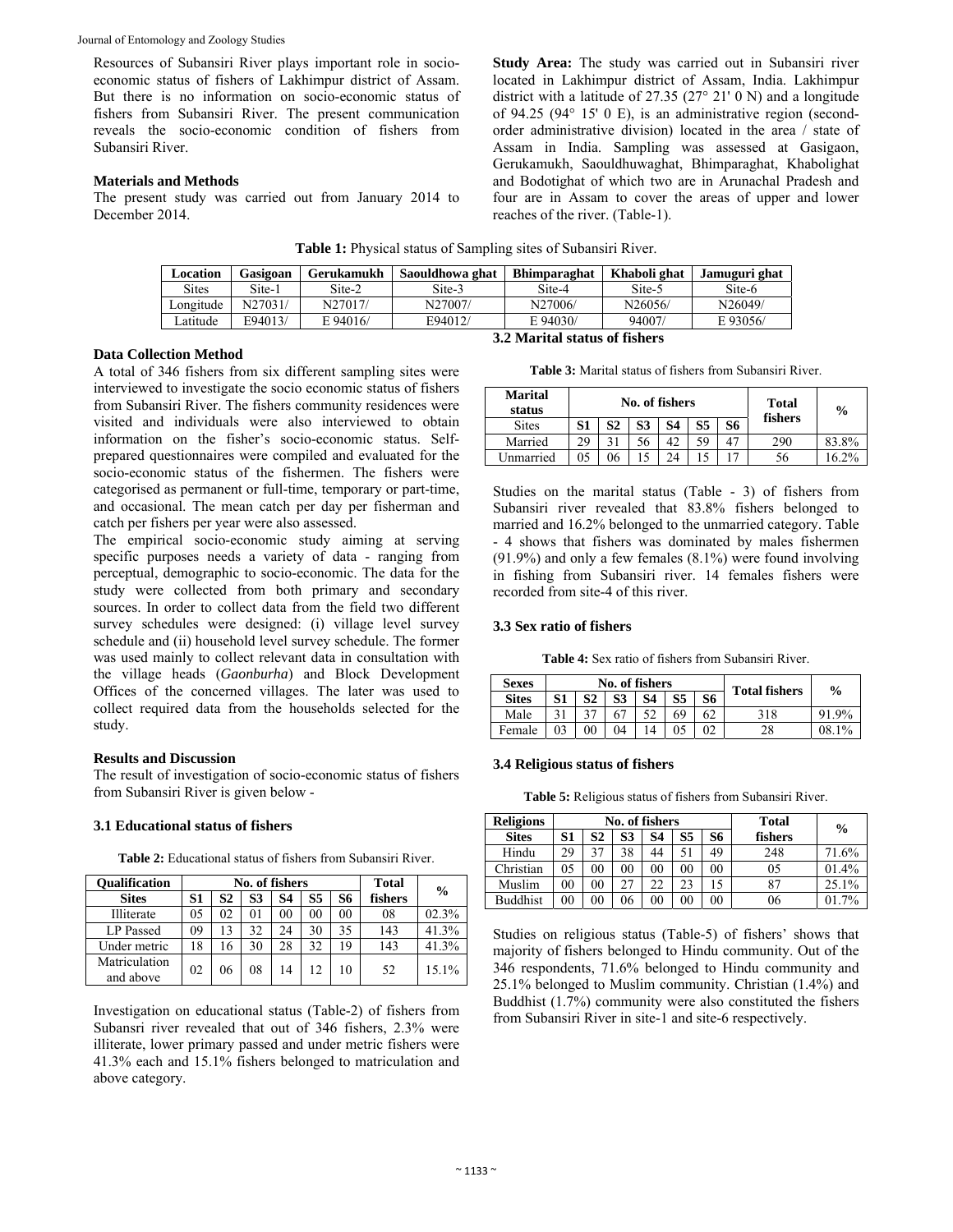#### **3.5 Classification of fishers**

| <b>Types</b><br>fishers | No. of fishers |                |    |    |                |           |         |       |  |  |  |  |  |  |
|-------------------------|----------------|----------------|----|----|----------------|-----------|---------|-------|--|--|--|--|--|--|
| <b>Sites</b>            | S1             | S2             | S3 | S4 | S <sub>5</sub> | <b>S6</b> | fishers |       |  |  |  |  |  |  |
| Full-time<br>fishers    | 00             | 0 <sub>0</sub> | 06 | 05 | 08             | 04        | 23      | 06.6% |  |  |  |  |  |  |
| Temporary<br>fishers    | 15             | 17             | 31 | 20 | 18             | 20        | 121     | 35.0% |  |  |  |  |  |  |
| Occasional<br>fishers   | 19             | 20             | 34 | 41 | 48             | 40        | 202     | 58.4% |  |  |  |  |  |  |

**Table 6:** Classification of fishers from Subansiri River.

Table - 6 shows the percentage of types of fishers from Subansiri River. The fishers from Subansiri River were of three types viz. full-time fishers, temporary fishers and occasional fishers. Full-time fishers (6.6%) are those who catch fishes for commercial purpose and fishing throughout the year. Full-time fishers belong to Missing, Kaibotya, Kachari Sonowal and community. Temporary fishers (35.0%) are those who catch fishes for their daily consumption and they belong to Hazong, Chitia, Konch etc. community. Occasional fishers (58.4%) are those who catch fishes in retreating monsoon and winter season for marketing and own consumption.

## **3.6 Age groups of fishers**

**Table 7:** Age groups of fishers from Subansiri River.

| Age<br>groups   |    |                | No. of fishers |    | Total<br>fishers | $\frac{0}{0}$ |     |       |
|-----------------|----|----------------|----------------|----|------------------|---------------|-----|-------|
| <b>Sites</b>    | S1 | S <sub>2</sub> | S <sub>3</sub> | S4 | S <sub>5</sub>   | S6            |     |       |
| $18 - 25$ yrs   | 02 | 10             | 16             | 12 | 23               | 12            | 75  | 21.7% |
| $26 - 35$ yrs   | 10 | 15             |                | 28 | 27               | 28            | 135 | 39.1% |
| $36 - 50$ yrs   | 17 | 10             | 25             | 21 | 24               | 22            | 119 | 34.4% |
| 50 and<br>above | 05 | 02             | 03             | 05 | 0 <sub>0</sub>   | 02            | 17  | 04.9% |

Investigation on age group (Table-7) of fishers from Subansiri river shows that 21.7% fishers belonged to age group between 18-25 years, 39.1% fishers belonged to age group between 26-35 years, 34.4% fishers belonged to age group between 36-50 years and only 4.9% belonged to age group between 50 years and above.

## **3.7 Other income sources of fishers**

**Table 8:** Other income sources of fishers from Subansiri River.

| Other<br>income<br>sources |    |    | No. of fishers | Total<br>fishers | $\frac{0}{0}$ |    |     |       |
|----------------------------|----|----|----------------|------------------|---------------|----|-----|-------|
| <b>Sites</b>               | S1 | S2 | S3             | S4               | S5            | S6 |     |       |
| Farmer                     | c. |    | 26             | 28               |               | 31 | 179 | 51.7% |
| Labour                     | 03 | 6  |                | 38               |               | 33 | 167 | 8.3%  |

Table-8 shows percentage of other income sources of fishers from Subansiri River. It was found that 51.7% of fishers working as farmer for other earning apart from fishing and the remaining 48.3% fishers working as labour in sand, stone and wood collection work from this river. Farming of paddy in monsoon and *rabi* crop in retreating monsoon and winter is most common alternative income source for temporary and occasional fishers from Subansiri riverine area. Besides this, collection of sand, stone and wood from the river is another common alternative means of extra earning of fishers from this riverine area.

#### **3.8 Housing status of fishers**

**Table 9:** Housing status of fishers from Subansiri River.

| Housing<br>status |    |    | No. of fishers | Total<br>fishers | $\frac{6}{9}$ |    |     |       |
|-------------------|----|----|----------------|------------------|---------------|----|-----|-------|
| <b>Sites</b>      | S1 | S2 | S3             | S4               | S5            | S6 |     |       |
| Kacchaghar        | 29 | 35 |                | 48               | 65            | 59 | 303 | 87.6% |
| Pakkaghar         | 05 | 02 | 04             |                  | 09            | 05 | 43  | 12.4% |

Studies on Housing status (Table-9) of fishers from Subansiri river shows that 87.6% fishers had kaccha ghar and 12.4% fishers had pakka ghar. Table – 10 reveals that sanitation condition of fishers from Subansiri River. Out of 346 fishers only 3.8% fishers had pakka toilet and the rest 333 (96.2%) fishers didn't have good sanitation condition.

#### **3.9 Sanitation condition of fishers**

**Table 10:** Sanitation condition of fishers from Subansiri River.

| <b>Types of</b><br><b>Toilets</b> |    |                | No. of fishers | <b>Total</b> | $\frac{6}{9}$ |    |         |       |
|-----------------------------------|----|----------------|----------------|--------------|---------------|----|---------|-------|
| <b>Sites</b>                      | S1 | S <sub>2</sub> | S3             | S4           | S5            | S6 | fishers |       |
| Kaccha<br>Toilet                  | 33 | 37             | 67             | 63           |               | 62 | 333     | 96.2% |
| Pakka<br>Toilet                   | 01 | 00             | 04             | 03           | 03            | 02 | 13      | 03.8% |

#### **3.10 Daily catches of fishes by fishers**

**Table 11:** Daily catches of fishes by fishers from Subansiri River.

| <b>Amount of</b><br>fishes |    |                | No. of fishers | <b>Total</b><br>fishers | $\frac{6}{9}$ |    |     |        |
|----------------------------|----|----------------|----------------|-------------------------|---------------|----|-----|--------|
| <b>Sites</b>               | S1 | S <sub>2</sub> | S <sub>3</sub> | S4                      | S5            | S6 |     |        |
| $1-5$ kg                   |    | 19             | 27             | 30                      | 37            | 31 | 161 | 46.5%  |
| $6 - 10$ kg                | 10 | 13             | 21             | 26                      | 28            | 22 | 120 | 34.9%  |
| $11 - 15$ kg               | 05 | 05             | 26             | 10                      | 07            | 08 | 51  | 14.7%  |
| 16 kg and<br>above         | 02 | 0 <sub>0</sub> | 28             | 0 <sub>0</sub>          | 02            | 03 | 14  | 04.04% |

Survey on daily catches of fishes (Table-11) by fishers from Subansiri river shows that 46.5% respondents caught upto 5 kg of fishes individually daily. 34.9% fishers caught upto 10 kg individually daily, 14.7% respondents caught upto 15 kg individually and rest of 4.04% caught fishes above 15 kg.

#### **3.11 Flood affected fishers**

**Table 12:** Flood affected fishers from Subansiri River.

|                       |                |    | No. of fishers | <b>Total</b> | $\frac{0}{0}$ |    |         |       |
|-----------------------|----------------|----|----------------|--------------|---------------|----|---------|-------|
| <b>Sites</b>          | S1             | S2 | S3             | S4           | S5            | S6 | fishers |       |
| Flood<br>affected     | 0 <sup>0</sup> | 00 | 48             | 56           | 62            | 58 | 224     | 64.7% |
| Not flood<br>affected | 34             |    | 23             |              |               | 06 | 122.    | 35.3% |

Socio-economic studies of fishers from Subansiri river reveals that 64.7% of fishers were flood affected and 35.3% did not affect by flood (Table-12). During this study, it was come to notice that some families of the fishers from Subansiri River were living on the embankments permanently and some families were living temporally on the embankment for the flood time.

## **3.12 - Fishing gears used by fishers**

Table-13 shows the percentage of fishing gears used by fishers from Subansiri River. The investigation reveals that 28.03% fishers used encircling net, 28.90% fishers used